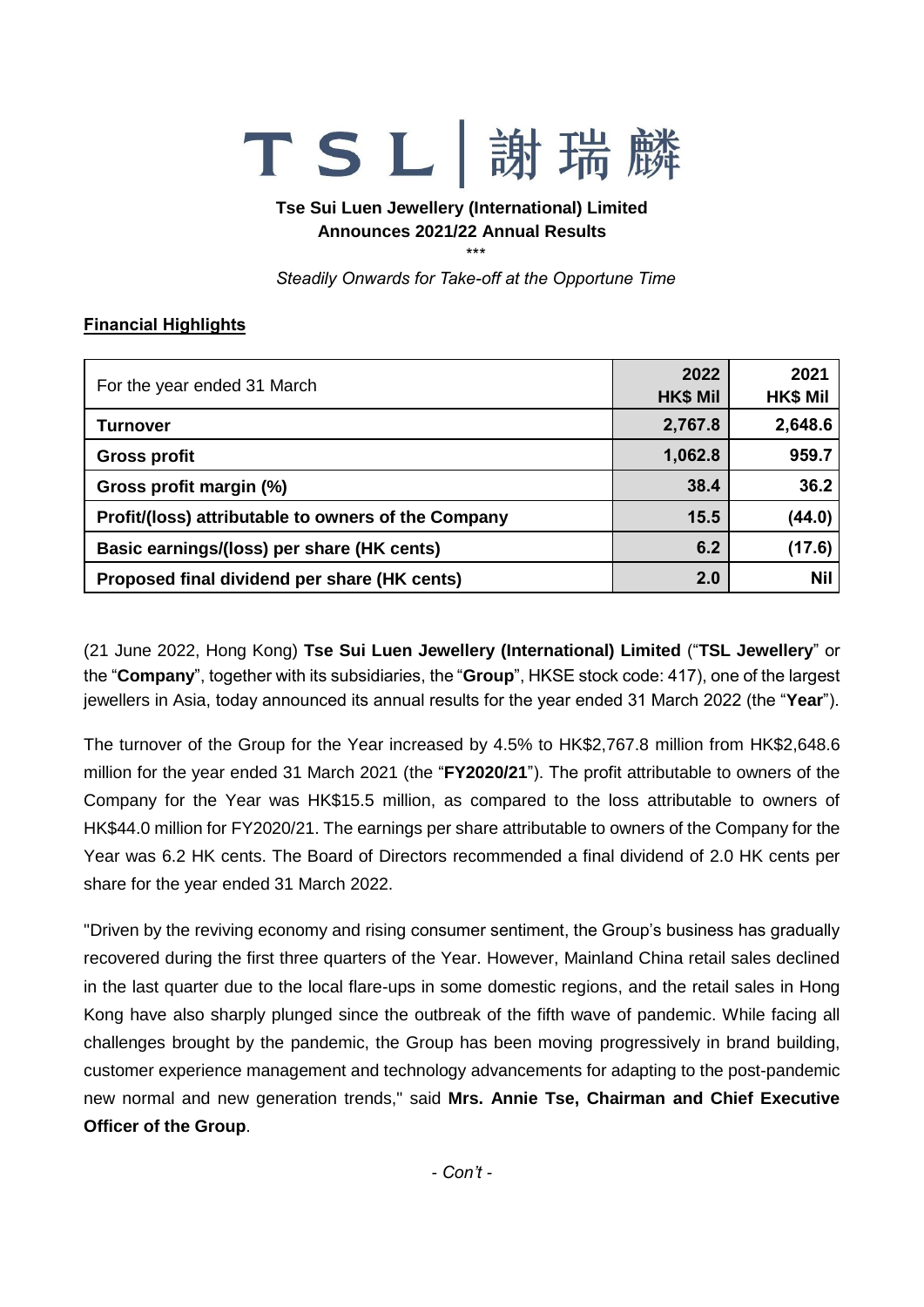In view of the retail market revival during 2021, despite the negative impact posed by the fifth wave outbreak to the Group's retail business in Hong Kong since the start of 2022, the turnover of the Group's Hong Kong and Macau retail businesses increased during the Year. Same-store sales growth was recorded for the Group's stores in these regions. In November 2021, the Group launched a new brand "DUO by TSL" that targets couples. The first DUO by TSL concept store was opened to great fanfare in Tsim Sha Tsui a month later. During the Year, the Group has also strategically closed two underperforming stores to consolidate the store network in Hong Kong. On the other hand, hinging on the relaxed travel restrictions for the visitors from Mainland China to Macau, Macau's economy had been recovering in the first three quarters of the Year, but then was impacted by the rebound of infected cases in some regions of Mainland China.

The economic recovery of Mainland China has also been interrupted by the implementation of stringent social restrictions to curb the sporadic outbreaks in different regions since the beginning of 2022, which hindered the rebound of the retail industry. In spite of the recovered Mainland China economy during the first three quarters of the Year, the Group recorded a slight year-on-year decrease in the turnover of its self-operated stores. The Group had a gently negative same-store sales growth in our operations in Mainland China during the Year. To achieve effective demographic segmentation, the Group has launched another new brand "TSL TOSI" with a new product portfolio tapping into the youth market. The first concept store of TSL TOSI was opened in Suzhou in September 2021, subsequently another two in Guangzhou, making a total of three TSL TOSI stores as at the end of the Year. During the Year, the Group's total number of stores in Mainland China increased from 450 to 465, including self-operated stores and franchised stores.

For the E-Business, the Group has a continuous and impressive high double-digit growth in turnover during the Year with improved sales attributable to the enhanced product assortments and seasonal promotions. The Group has also successfully revamped the Mainland China official eShop during the Year for improved omnichannel customer experience. In Hong Kong, besides having the TSL eShop opened in Tmall Hong Kong during the Year, a major revamp of the official eShop is on its way. Going forward, the Group will continue to upgrade its digital platforms and strengthen the collaboration with online marketplaces in order to capture more online sales and provide customers with exceptional experience.

Looking ahead, the outlook for the global and local economies is still uncertain. "While there might be uncertainties emerging, we are cautiously optimistic about the apparent growth of the retail market in the near to mid-term provided that the spread of infection is contained and the consumer sentiment improved. The Group will keep adopting prudent cost-effective measures, maintaining healthy inventory level, optimizing both retail stores and e-channels network, and fine-tuning our business strategies in a farsighted and judicious manner in this challenging time," **Mrs. Tse** added.

*- End -*